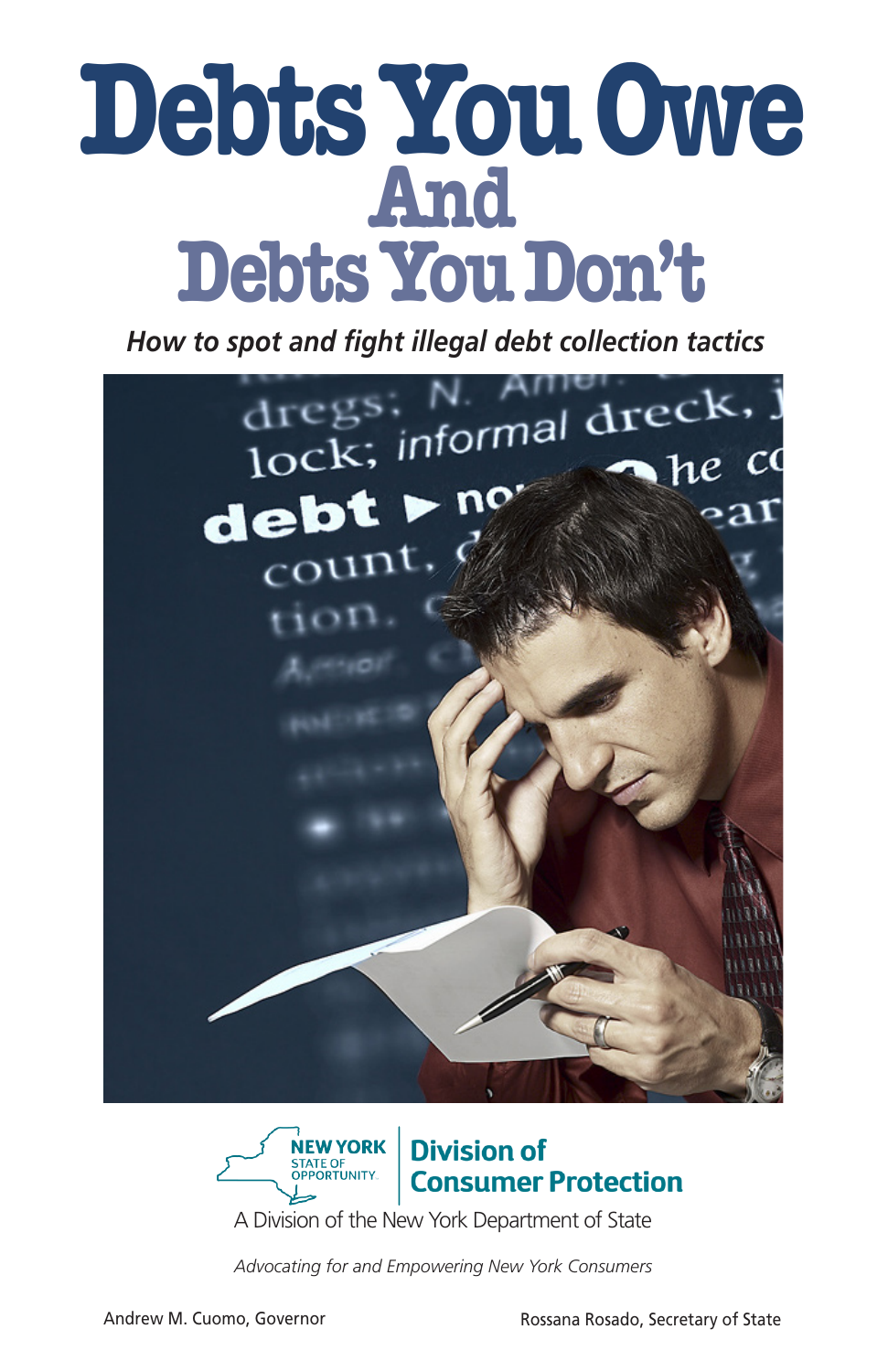**A** store, bank or other creditor may hire a debt collection company to recoup owed money.

Some intimidating debt collectors have harassed people with threatening phone calls early in the morning or late at night. Other debt collectors have attempted to collect debts that never existed, while others have seized Social Security and Veterans benefits, alimony or child support, and/or other protected benefits from personal bank accounts. These actions are against the law.

This brochure shows how you can spot illegal collection tactics and how the law can protect you.

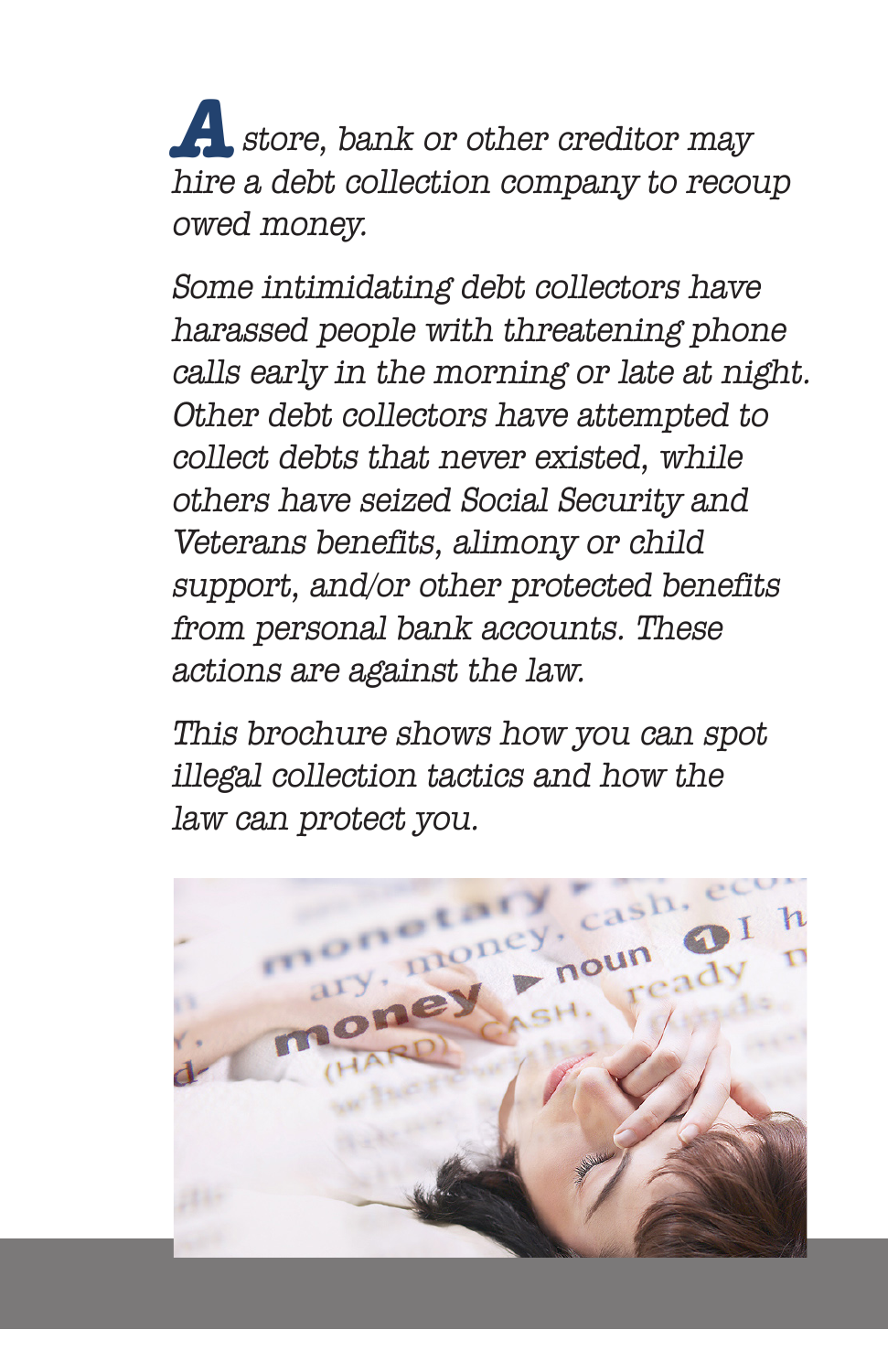# **The debt collection process officially begins when you are first contacted by a debt collector. The debt collector may also send a notice to the credit reporting bureaus.**

Within five days of being contacted by a debt collector, you must be mailed a letter detailing:

- 1) the debt amount;
- 2) the creditor's name;
- 3) a statement that the debt is assumed to be valid unless the consumer disputes the validity of all or any part of the debt within 30 days after receiving the notice; and,
- 4) a statement that on written request, the debt collector will provide the consumer with the original creditor's name and address.

If you dispute owing part or all of the debt, or wish to know the name and address of the original creditor, write a letter to the debt collector within 30 days. Send your response by certified mail to confirm that your letter is received. The debt collector must cease all collection activity until it provides verification of the debt or the original creditor information. A debt collector could verify the debt by providing an account history, for example.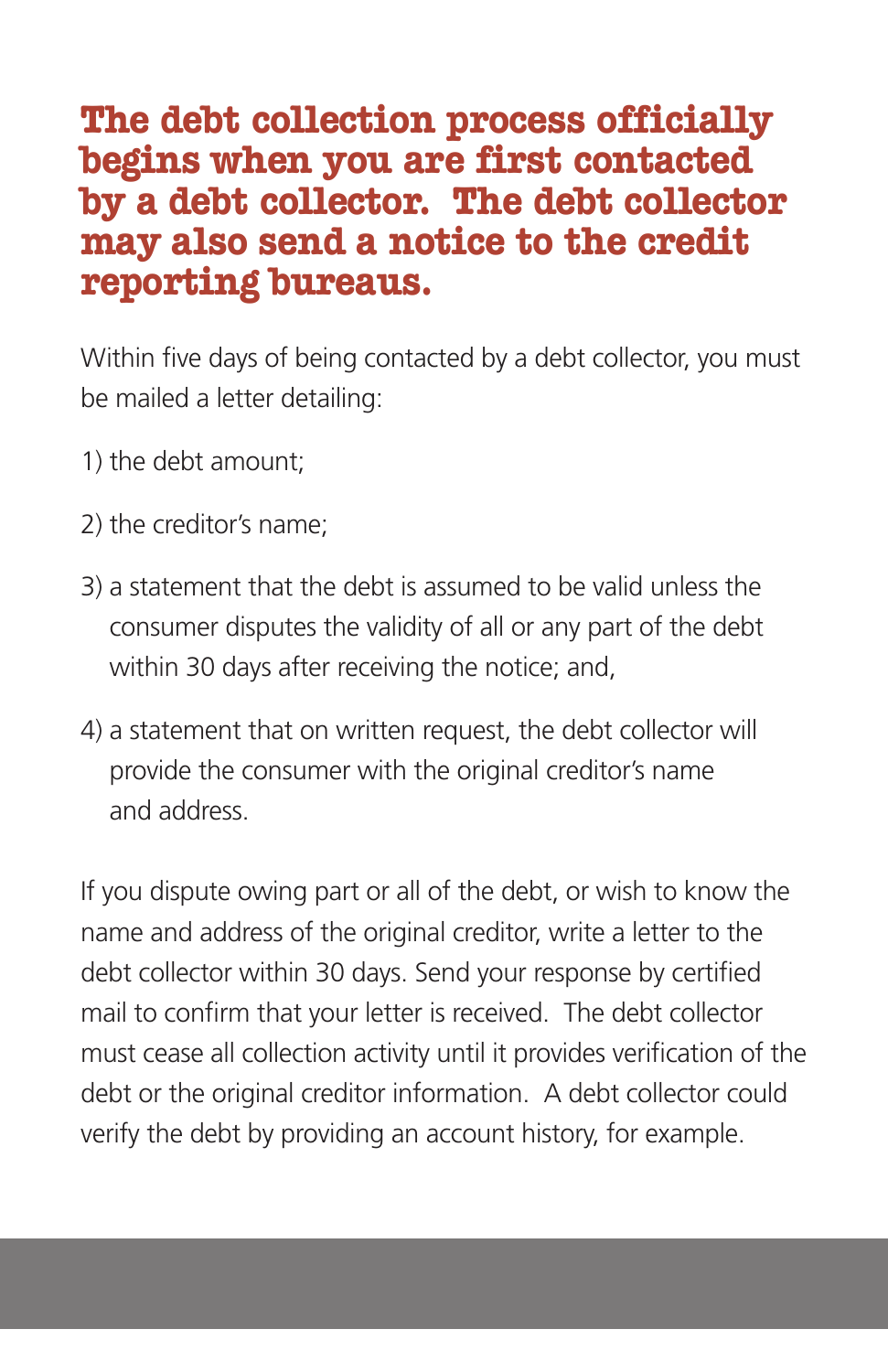# **Consumer Safeguards**

#### **A debt collector CANNOT harass you by:**

- Threatening violence or harm or by using profane language;
- Calling you repeatedly;
- Reaching out to others, except to obtain your contact information.

#### **Debt collectors CANNOT make false statements:**

- Implying that he or she works for a law enforcement or government agency or credit-reporting bureau such as TransUnion, Equifax or Experian;
- Using a false name;
- Misrepresenting the amount of the debt; or
- Misrepresenting the legal status of the debt.

#### **A debt collector CANNOT contact you:**

- At inconvenient times, such as before 8 a.m. or after 9 p.m., or at inappropriate places unless you otherwise agree to such contact;
- At work if the debt collector knows that the employer disapproves of such contact;
- If you are represented by an attorney. They must contact your lawyer instead; or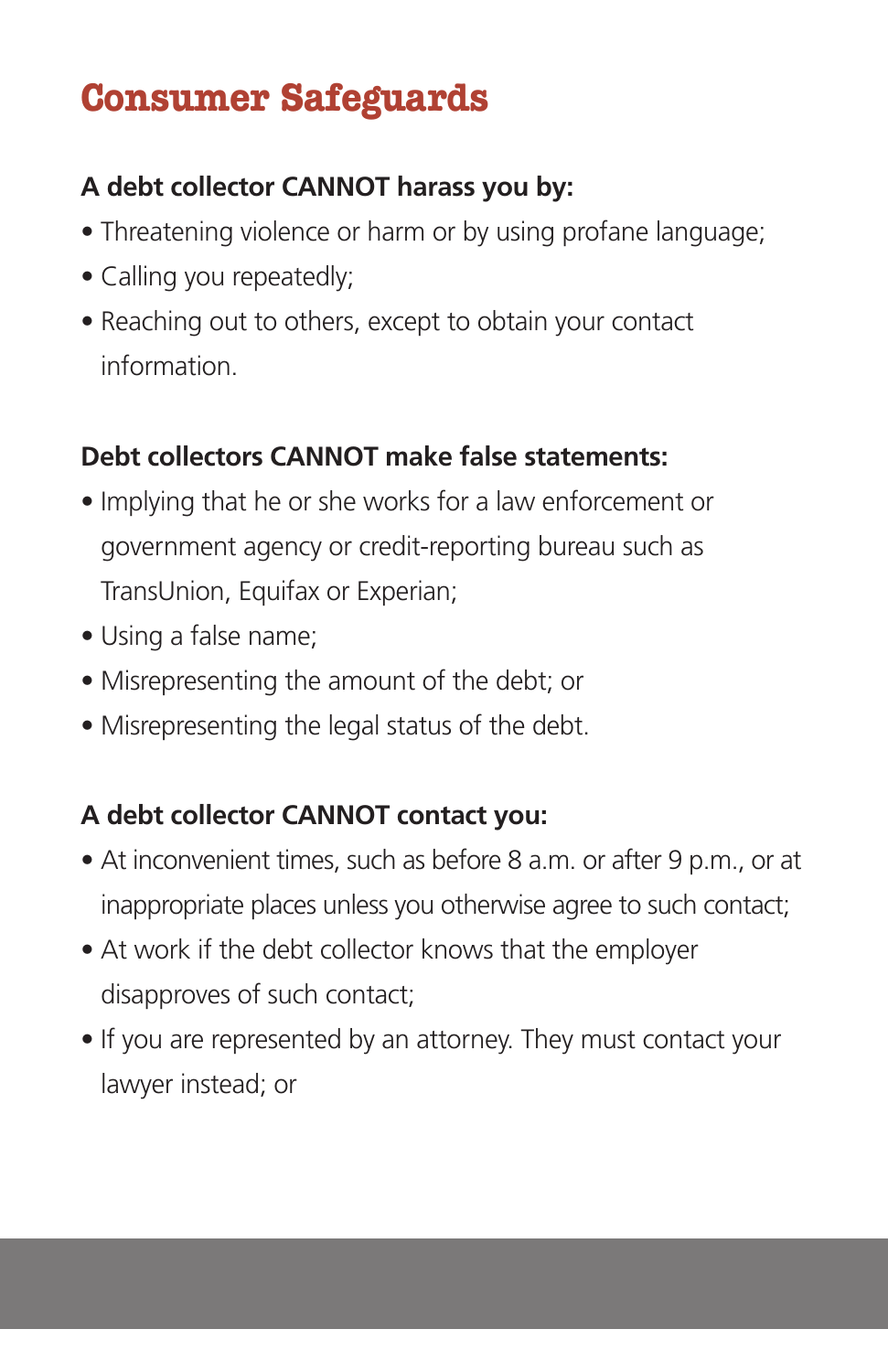• If you indicate in writing that you do not wish to be contacted. *Note: The debt collector may resort to legal action to pursue its rights*.

**A debt collector or a bank CANNOT seize Supplemental Social Security (SSI); Social Security; welfare; alimony or child support; unemployment, disability, Workers' Compensation or Veterans benefits; or public or private pensions.**

• By contacting your bank, you can try to make arrangements to recoup lost funds and to protect these monies in the future.

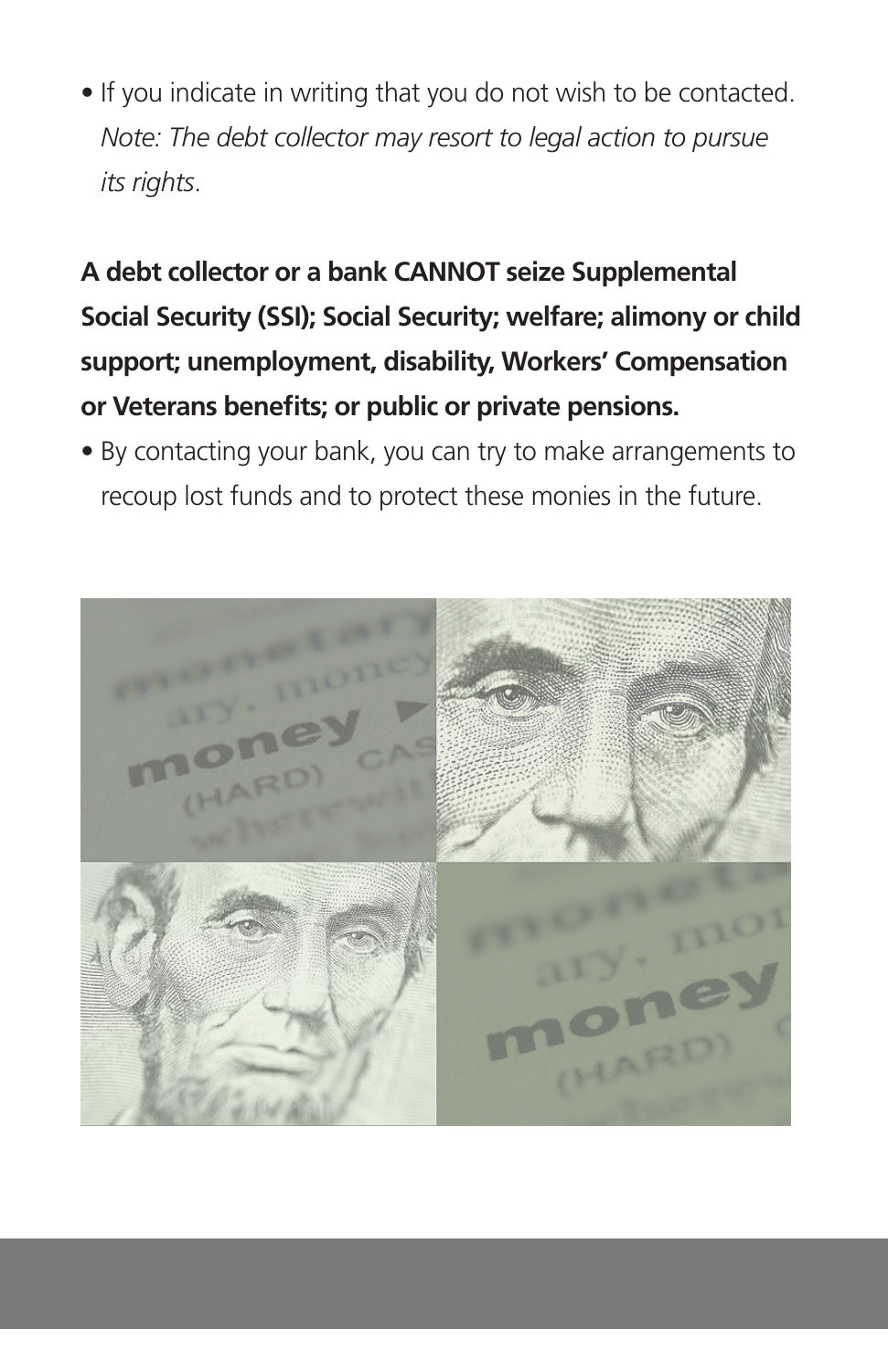# **Common Questions:**

- **Q. If I pay a debt collection agency the full amount owed, how will my credit report be affected?**
- A. In this situation, your account will show a zero balance, but it will still have a notation that explains it was paid unsatisfactorily. Whether you pay the full balance or pay a lesser amount agreed upon by the debt collector, an adverse notation generally remains on your credit report for seven years from the date the account was charged off as uncollectible. If a debt collector tries to convince you that payment will remove all derogatory notations associated with that account from your credit report, have them send you that commitment in writing.

# **Q. Is there a statute of limitations on debts in New York State?**

A. Creditors are increasingly selling their old "charged off" accounts to collection agencies for pennies on the dollar. The collection agencies attempt to obtain payment on these accounts. This practice is legal. However, consumers should understand that in New York a creditor has six years to sue a debtor to collect on the amount owed. Although a creditor may attempt to sue a debtor after this period of time, the creditor may not be successful. If you are contacted about debt that is "older" than six years, you may advise the collection agency that you will pay them only if a court finds that you currently owe such amounts.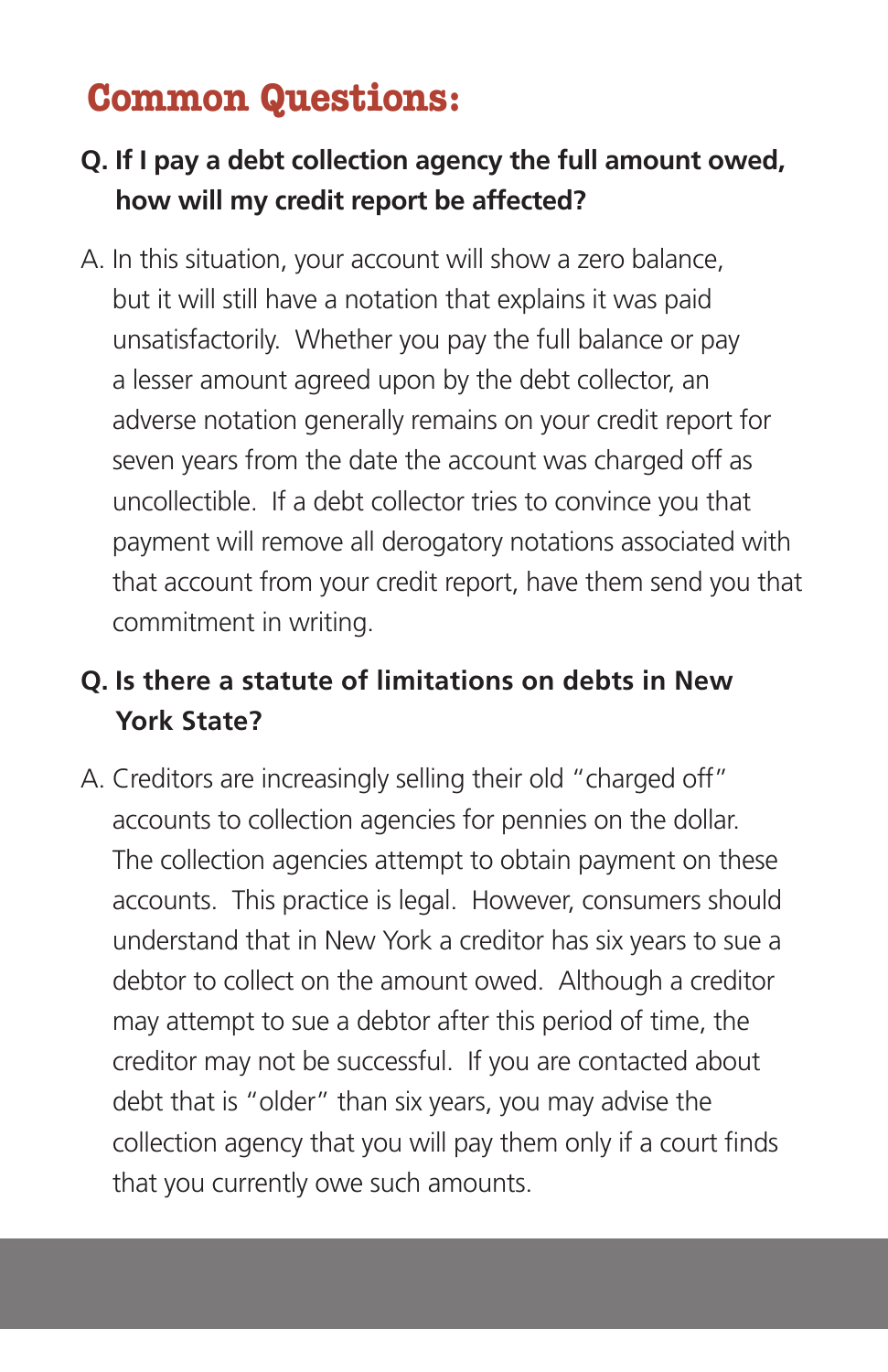# **Q. How long will my credit report be affected by not paying my bills on time?**

A. The federal "Fair Credit Reporting Act" states that most negative information can stay on your credit report for seven years from the date of last activity. The date of last activity is usually the date that the creditor charged off your account as uncollectible, and it is usually noted on your credit report.

# **Q. I am being harassed by debt collectors, but I'm sending them all I can. Is this legal?**

A. Debt collectors are not required to accept anything less than full payment. However, in most cases, once a debt collector understands that you are paying all you can afford, he/she usually will cooperate with you. Debt collectors cannot harass or abuse you, according to State and federal laws.

# **Q. What should I do if I believe a debt collector has violated the law?**

- A. You may have legal rights. Problems with a debt collector should be reported to the Office of the New York State Attorney General or the Federal Trade Commission:
	- New York State Attorney General Consumer Frauds & Protection Bureau 120 Broadway, New York, NY 10271 1-800-771-7755 www.ag.ny.gov
- Federal Trade Commission Consumer Response Center Washington, DC 20508 1-877-382-4357 www.ftc.gov